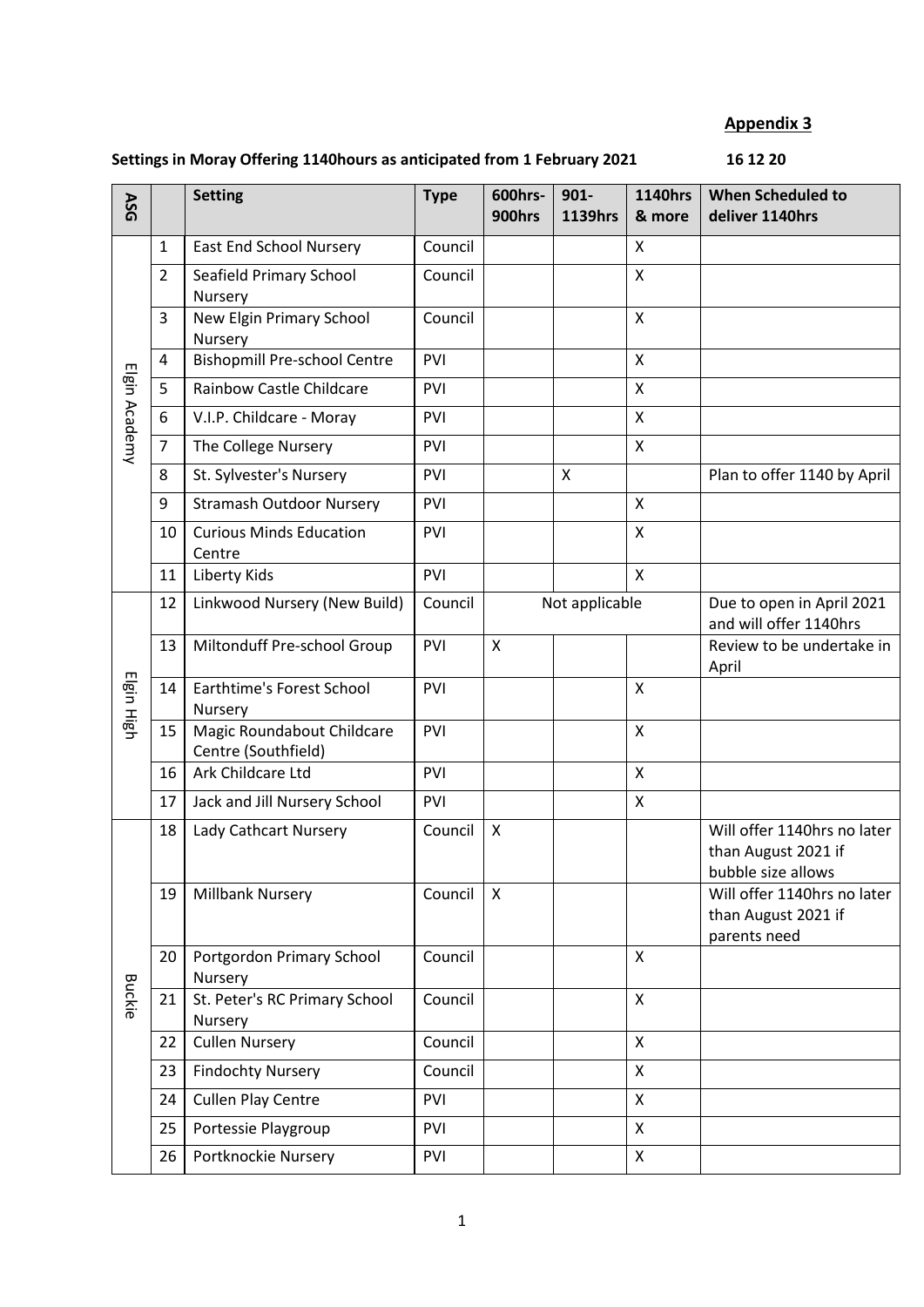|          | 27 | <b>Pilmuir Nursery</b>        | Council |   | Χ      |                                           |
|----------|----|-------------------------------|---------|---|--------|-------------------------------------------|
|          | 28 | <b>Kinloss Nursery</b>        | Council | X |        | Will offer 1140 hours<br>from August 2021 |
|          | 29 | Hop, Skip & Jump Nursery      | PVI     |   | X      |                                           |
| Forres   | 30 | Drumduan School               | PVI     | X |        | Review to be undertaken                   |
|          |    | Kindergarten                  |         |   |        | in April                                  |
|          | 31 | Dyke Pre-school Centre        | PVI     |   | X      |                                           |
|          | 32 | Noah's Ark Developmental      | PVI     |   | X      |                                           |
|          |    | Playgroup & Childcare Centre  |         |   |        |                                           |
|          | 33 | Rainbow Childcare &           | PVI     |   | Χ      |                                           |
|          |    | Education                     |         |   |        |                                           |
|          | 34 | <b>Spring Kinloss</b>         | PVI     |   | Χ      |                                           |
|          | 35 | Strathisla Childcare Centre   | PVI     |   |        |                                           |
|          | 36 | (FCS)                         | Council |   | Χ<br>Χ |                                           |
|          |    | <b>Keith Nursery</b>          |         |   |        |                                           |
|          | 37 | Keith Play Centre             | Council |   | Χ      |                                           |
| Keith    | 38 | Newmill Nursery and Little    | PVI     |   | Χ      |                                           |
|          |    | <b>Stars</b>                  |         |   |        |                                           |
|          | 39 | St. Thomas R.C.Primary School | PVI     |   | Χ      |                                           |
|          |    | Nursery                       |         |   |        |                                           |
|          | 40 | Rothiemay Playgroup           | PVI     |   | X      |                                           |
|          | 41 | Milne's School Nursery        | Council |   | Χ      |                                           |
|          | 42 | Lhanbryde School Nursery      | Council |   | X      |                                           |
| Milnes   | 43 | <b>Fochabers Nursery</b>      | PVI     | Χ |        | Will offer 1140hrs from<br>August 2021    |
|          | 44 | Garmouth & Kingston           | PVI     | X |        | Will offer 1140hrs from                   |
|          |    | Playgroup                     |         |   |        | August 2021                               |
|          | 45 | Mosstodloch Early Learning &  | PVI     | X |        | Will offer 1140hrs from                   |
|          |    | Childcare Centre              |         |   |        | August 2021                               |
|          | 46 | <b>Aberlour Nursery</b>       | Council |   | X      | Hoping to Feb' 21                         |
|          | 47 | Aberlour & Craigellachie Pre- | PVI     |   | X      |                                           |
|          |    | <b>School Nursery</b>         |         |   |        |                                           |
|          | 48 |                               | Council |   | Χ      |                                           |
|          | 49 | Mortlach School Nursery       |         |   |        |                                           |
| Speyside |    | <b>Rothes School Nursery</b>  | Council |   | X      |                                           |
| Lossiemo | 50 | <b>Busy Bee's Childcare</b>   | PVI     |   | X      |                                           |
|          | 51 | <b>Tomintoul Nursery</b>      | Council |   | X      |                                           |
|          | 52 | The Cabin                     | PVI     |   | X      |                                           |
|          | 53 | Knockando Playgroup           | Council |   | X      | Jan '21                                   |
|          | 54 |                               | Council | X |        | Will offer 1140hrs from                   |
|          |    | <b>Hopeman Nursery</b>        |         |   |        | August 2021                               |
|          | 55 |                               | Council | X |        | Will offer 1140hrs from                   |
|          |    | <b>Hythehill Nursery</b>      |         |   |        | August 2021                               |